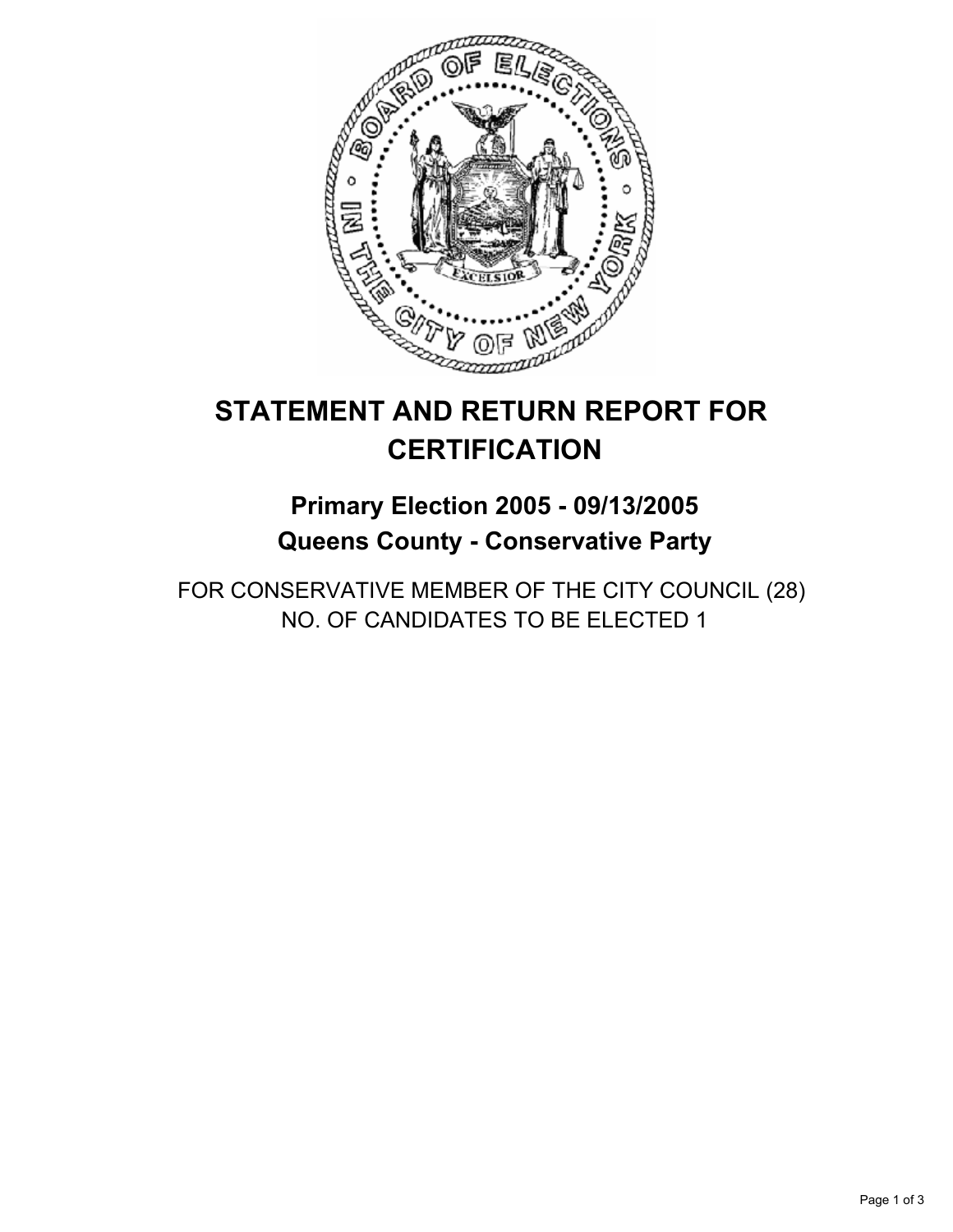

## **ASSEMBLY DISTRICT 25**

| <b>EMERGENCY</b>            |                           |   |  |
|-----------------------------|---------------------------|---|--|
|                             | ABSENTEE/MILITARY         | 0 |  |
| <b>AFFIDAVIT</b>            |                           | 0 |  |
|                             | ANTHONY WEINER (WRITE-IN) |   |  |
| <b>TOTAL VOTES</b>          |                           |   |  |
| <b>ASSEMBLY DISTRICT 27</b> |                           |   |  |
| <b>EMERGENCY</b>            |                           | 0 |  |
|                             | ABSENTEE/MILITARY         | 0 |  |
| <b>AFFIDAVIT</b>            |                           | 0 |  |
| <b>ASSEMBLY DISTRICT 31</b> |                           |   |  |
| <b>EMERGENCY</b>            |                           | 0 |  |
|                             | ABSENTEE/MILITARY         | 0 |  |
| AFFIDAVIT                   |                           | 0 |  |
| <b>ASSEMBLY DISTRICT 32</b> |                           |   |  |
| <b>EMERGENCY</b>            |                           | 0 |  |
|                             | ABSENTEE/MILITARY         | 0 |  |
| <b>AFFIDAVIT</b>            |                           | 0 |  |
| <b>ASSEMBLY DISTRICT 38</b> |                           |   |  |
| <b>EMERGENCY</b>            |                           | 0 |  |
|                             | ABSENTEE/MILITARY         | 0 |  |
| <b>AFFIDAVIT</b>            |                           | 0 |  |
|                             |                           |   |  |